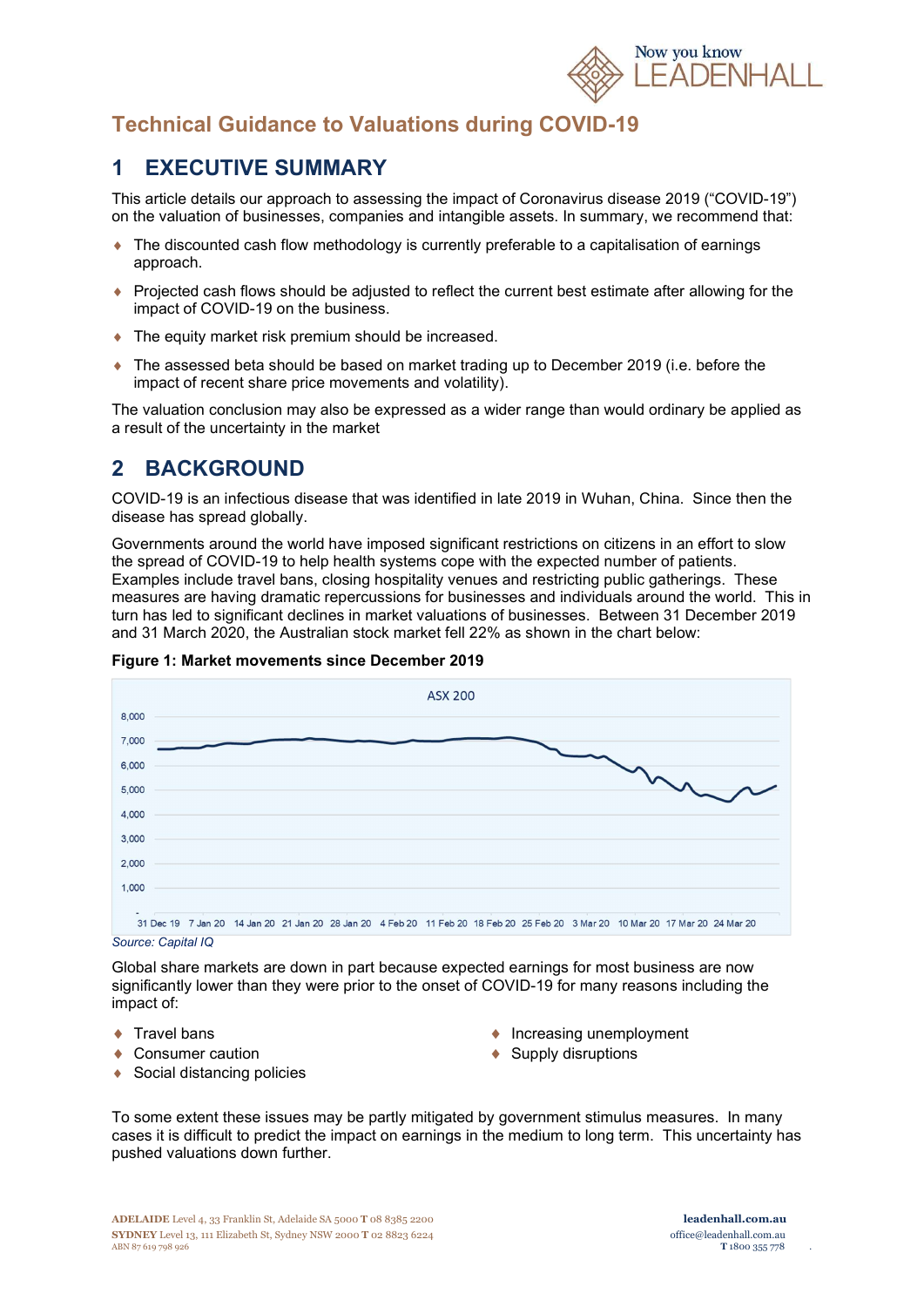The impact across industries is not uniform, as shown in the chart below.





Source: Capital IQ

This chart shows that energy, real estate and consumer discretionary stocks have fallen the furthest, while consumer staples have fallen very little. It also shows that real estate stocks have fallen the most as a result of risk re-ratings (as measured by the increase in earnings yield), whereas for information technology stocks, the fall appears to be entirely cash flow related (earnings yield is unchanged).

In this situation, valuation is more uncertain than usual. It is therefore reasonable to expect a wider range of opinions on value.

# 3 POSSIBLE APPROACHES TO VALUATION

#### 3.1 The appropriate valuation methodology

Given the current economic turmoil, the closure of many businesses and the limited availability of capital for many business owners, greater consideration of the asset approach will be required.

Where there is a reasonable expectation of the continuation of the business in the medium term, an income approach may still be the preferred valuation approach. This will normally involve the use of either the capitalisation of future maintainable earnings or a discounted cash flow analysis.

The capitalisation of earnings approach involves the selection of:

- $\bullet$  Future maintainable earnings at the best of times it can be controversial to select a relatively small range for maintainable earnings. In the current environment it is highly likely that past earnings will not be indicative of future earnings, at least for the medium term. As it would be extremely difficult to incorporate a period of poor returns and a future turnaround into a single earnings estimate, selection of maintainable earnings is currently problematic.
- $\bullet$  The capitalisation multiple when using a multiples-based approach, it is important to ensure consistency between the earnings used to calculate the multiples and the earnings used in the valuation. This means that if the earnings of the subject company are based on post-pandemic cashflows the earnings used to calculate the multiples of comparable companies must also be based on post-pandemic earnings. However, care must be taken when using current market multiples, where earnings forecasts may not have been updated. This can be difficult because many companies have withdrawn their earnings guidance and many brokers have not reissued earnings forecasts since the onset of COVID-19.

Furthermore, the use of transaction multiples is particularly problematic given the significant change in the market over the past three months.

Due to the problems with the application of a capitalisation of earnings approach at present, a discounted cash flow analysis is the preferred valuation methodology where an asset approach is not used.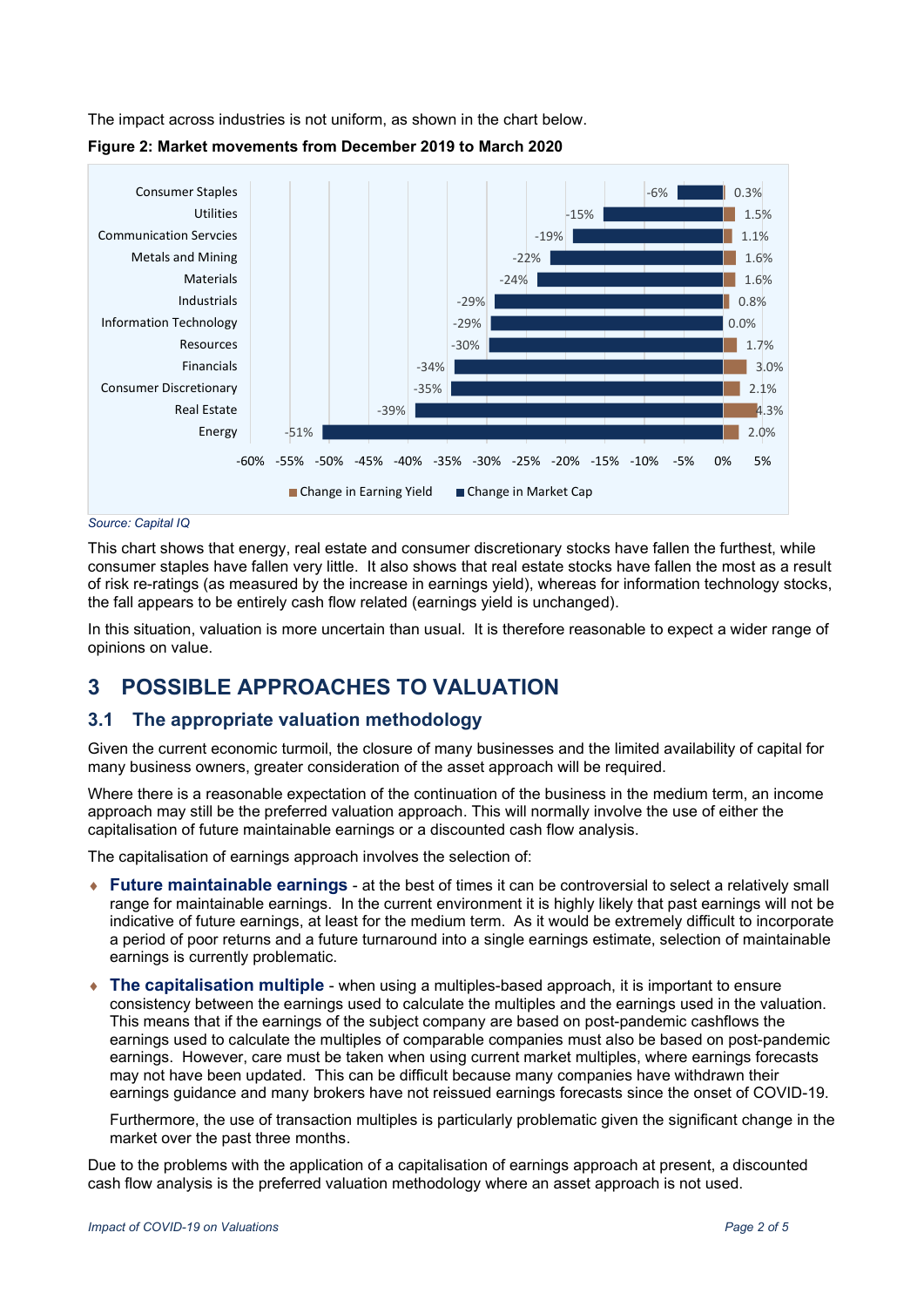

### 3.2 Approach to projected earnings

There are three broad approaches that are possible ways to adapt valuations to the COVID-19 pandemic as set out below:

| <b>Approach</b>                                                                     | <b>Discussion</b>                                                                                                                                                                                                                                                                                                                                                                                                                                                                                                                       | <b>Conclusion</b>     |
|-------------------------------------------------------------------------------------|-----------------------------------------------------------------------------------------------------------------------------------------------------------------------------------------------------------------------------------------------------------------------------------------------------------------------------------------------------------------------------------------------------------------------------------------------------------------------------------------------------------------------------------------|-----------------------|
| <b>Adjust</b><br>discount rates /<br>multiples                                      | Some practitioners have suggested leaving forecasts at pre-<br>COVID 19 levels and applying a higher discount rate or lower<br>multiple to those earnings projections.                                                                                                                                                                                                                                                                                                                                                                  | <b>Not</b><br>adopted |
|                                                                                     | In our view, adjusting discount rates or multiples in isolation is<br>problematic given the cash flow impact on each business will be<br>different to other businesses, and for different lengths of time. To<br>get a reasonable outcome using this approach it would be<br>necessary to make specific adjustments to discount rates or<br>multiples for each business based on the extent to which cash<br>flows are impacted. It is therefore simpler and more reliable to<br>adjust the cash flow or earnings projections directly. |                       |
| <b>Adjust cash</b><br>flows /<br>earnings                                           | A significant portion of the fall in market prices can be attributed to<br>the expected falls in earnings. Adjusting projected cash flows to<br>reflect current expectations is therefore a plausible approach.<br>This approach is also more consistent with what we are seeing in<br>the market in terms of impact on different industries (refer to figure<br>2 above.)                                                                                                                                                              | <b>Not</b><br>adopted |
|                                                                                     | However, we also believe there is an additional reduction in<br>values arising from the higher level of uncertainty. This is best<br>captured through an increase in discount rates or reduction in<br>multiples.                                                                                                                                                                                                                                                                                                                       |                       |
| <b>Adjust both</b><br>discount rates /<br>multiples and<br>cash flows /<br>earnings | Our conclusion is that the incidence of COVID-19 has not<br>changed the best practice approach of using expected cash flows<br>/ earnings as the basis for valuations.                                                                                                                                                                                                                                                                                                                                                                  | Selected<br>approach  |
|                                                                                     | These earnings should be coupled with an appropriate COVID-19<br>adjusted discount rate or multiple reflecting the market on the<br>valuation date.                                                                                                                                                                                                                                                                                                                                                                                     |                       |

| Table 1: Approaches to incorporating the impact COVID-19 into valuation |  |  |
|-------------------------------------------------------------------------|--|--|
|-------------------------------------------------------------------------|--|--|

### 3.3 Approach to projected earnings

Whilst always important, in the current environment projected cash flows require additional attention. In preparing projected earnings it is useful to consider:

- Reserve Bank, Treasury and OECD commentary indicated as early as March 2020 that COVID-19 will cause a significant downturn in economic activity and that there is likely to be a prolonged recovery.
- ABS data in its mid-March 2020 update indicated the impact on business is likely to be widespread, with approximately half of Australian businesses having experienced an adverse impact associated with COVID-19 and 86% expected to be impacted in future months (prior to social distancing measures).
- The largest impact will be on businesses relying on face to face contact such as airlines, accommodation and food services, tourism, retail and recreation.
- The effect on businesses is expected to not only impact on the demand side but also the cost side through, for example, supply chain effects.
- In the medium to longer term we may see softer labour market and rental markets.
- Several industries including IT and telecommunications, and in the shorter-term consumer staples, and any other business that can bypass the need for physical interaction will be less impacted.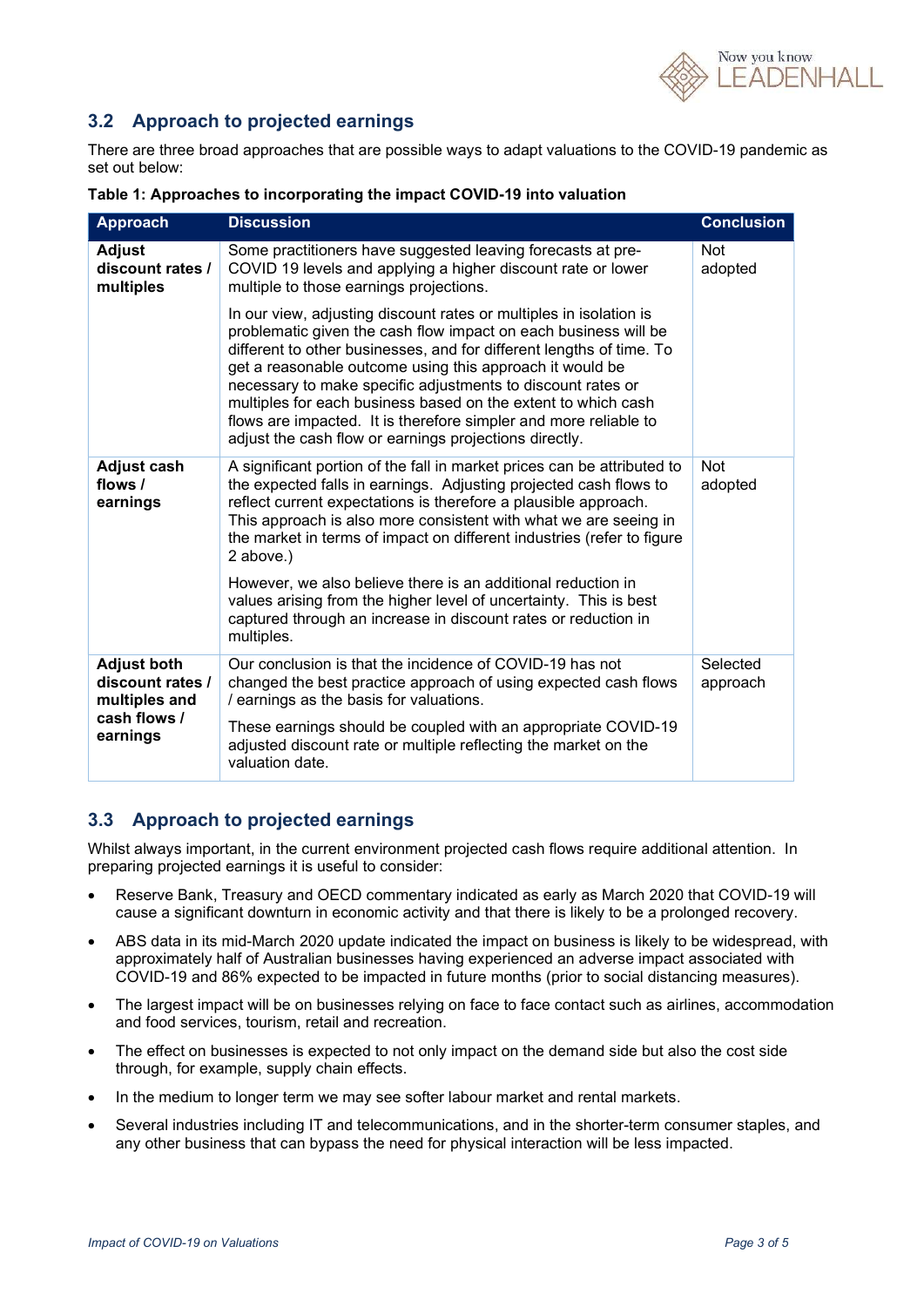

- Many companies will be entitled to receive support via stimulus packages that have been announced, but the impact may not be uniform across all sectors.
- There is likely to be more competition for revenue and this may impact pricing, and a greater focus will be required on collections and bad debts.
- The duration of these impacts remains uncertain with some economists allowing for a six month to 12 month lockdown, and the flow on impacts from a downturn in consumer demand being unknown.

The uncertainty associated with projections will be best dealt with by assessing the impact of a range of potential scenarios which reflect the size of downturn, and the rate and degree of recovery.

#### 3.4 Approach to discount rates

We considered the following approaches to adjusting discount rates:

Table 2: Approaches to estimating discount rates with COVID-19

| <b>Approach</b>     | <b>Discussion</b>                                                                                                                                                                                                                                                                                                                                                                                                                                                                                                                                                                                                                               | <b>Conclusion</b> |
|---------------------|-------------------------------------------------------------------------------------------------------------------------------------------------------------------------------------------------------------------------------------------------------------------------------------------------------------------------------------------------------------------------------------------------------------------------------------------------------------------------------------------------------------------------------------------------------------------------------------------------------------------------------------------------|-------------------|
| COVID-19<br>premium | The idea of applying a COVID-19 premium to<br>unadjusted or partially adjusted cash flows is<br>problematic. COVID-19 does not impact each company<br>equally as shown in figure 2 above. Thus, a uniform<br>adjustment to discount rates would not yield a<br>To correct this, a 'COVD-19<br>reasonable outcome.<br>beta' would also be required to increase or decrease the<br>amount of premium applied to a business. This would<br>be particularly difficult to measure.                                                                                                                                                                   | Not adopted       |
| <b>Adjust EMRP</b>  | We believe the EMRP has increased with the incidence<br>of COVID-19 and we have therefore updated our<br>estimates of the EMRP. This will therefore reduce<br>values.<br>There are estimation difficulties with EMRP at present<br>given brokers' earnings forecasts are in many cases still<br>to be downgraded to reflect the current situation.<br>However, we don't believe the estimation difficulties are<br>sufficient to make an alternative approach preferable.<br>Given estimation issues we are now adopting a range<br>for EMRP as discussed in our lasted EMRP update.<br>The problem with adjusting EMRP in isolation is that it | Adopted           |
|                     | does not capture the differing amounts of uncertainty for<br>different industries.<br>The EMRP implied by this analysis as at 31 March is<br>8.1% to 8.2% and based on our recent analysis, we are<br>currently recommending an EMRP of 7.5% to 8.0%.                                                                                                                                                                                                                                                                                                                                                                                           |                   |
| Adjust $\beta$      | In our view, COVID-19 is not a beta issue. It has not<br>impacted industries in proportion to their betas. There is<br>presently no reason to expect underlying beta has<br>changed for any specific industry. The incidence of<br>COVID-19 will introduce significant noise into beta<br>estimation. At present we are therefore using pre<br>COVID data for beta estimation.                                                                                                                                                                                                                                                                  | Not adopted       |